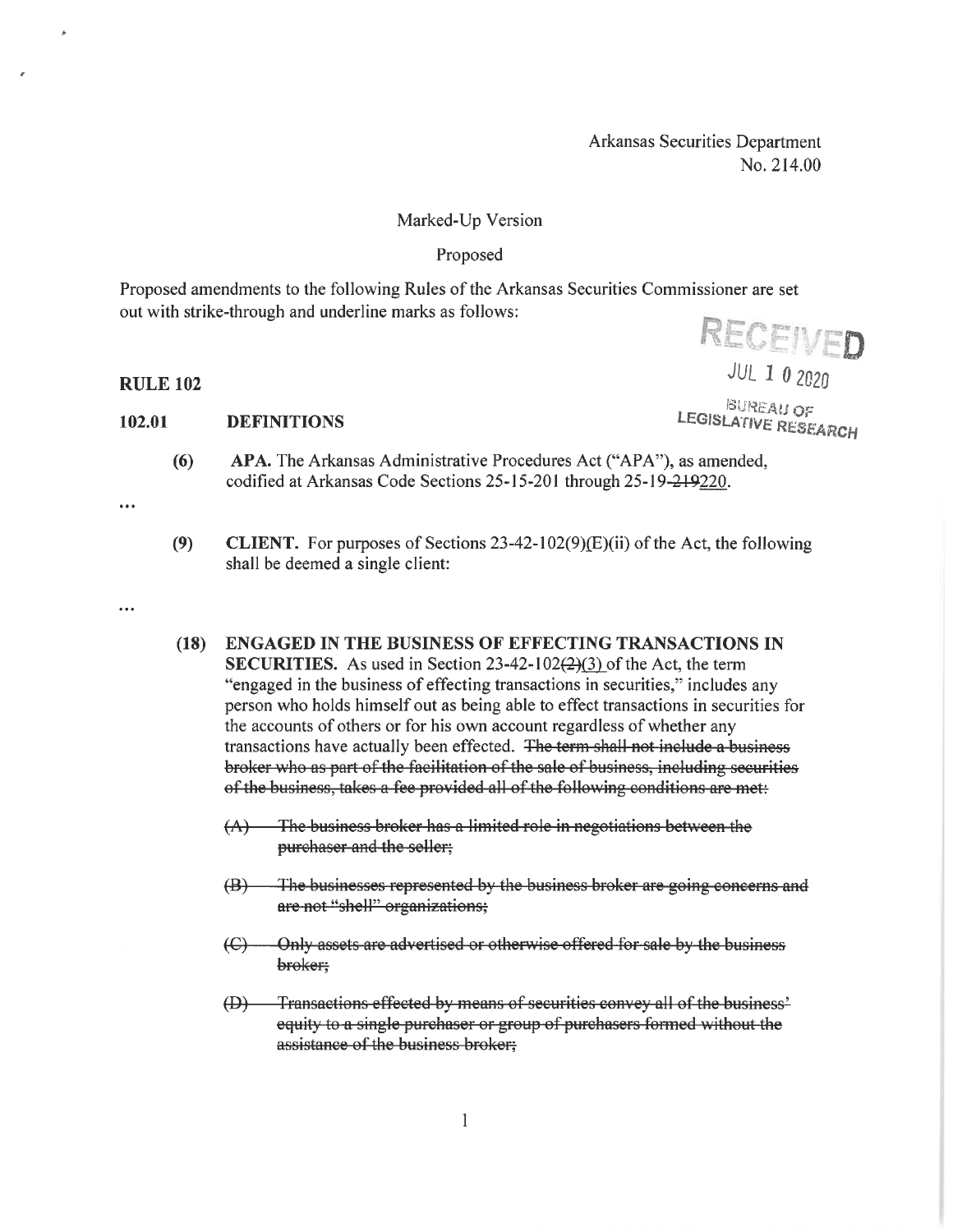- $(E)$ The business broker does not advise the parties whether to issue securities or assess the value of any securities sold;
- The business broker's compensation does not vary according to the form  $\oplus$ of conveyance the parties agree to; and
- $\left(\bigoplus\right)$ The business broker does not assist purchasers in obtaining financing other than to provide to a party a list of potential lenders.
- LIFE SETTLEMENT CONTRACT. An agreement for the purchase, sale,  $(25)$ assignment, transfer, devise, or bequest of any portion of the death benefit or ownership of a life insurance policy or certificate for consideration that is less than the expected death benefit of the life insurance policy or certificate. Life settlement contract does not include the following:
	- $(A)$ The assignment, transfer, sale, devise or bequest of a death benefit, life insurance policy or certificate of insurance by the insured to the life settlement provider pursuant to the Life Settlements Act, Ark. Code Ann. Sections 23-81-801 through 23-81-818;

 $(29)$ **OFFER OR OFFER TO SELL.** For the purposes of Sections 23-42-501 and 23-42-502 of the Act, the term "offer" or "offer to sell" as defined in Section 23-42- $102(13)(A)(ii)(15)(A)(ii)$  of the Act shall not include negotiations, agreements or similar communications with respect to a proposed reorganization provided the negotiations, agreements or similar communications are incidental to the formulation of a proposal of a reorganization and, except for the merger of a subsidiary entity into its parent, a vote of approval and consent of security holders is required to effectuate the proposed transactions.

### **204.01 GENERAL.**

The following provisions apply to all applications, petitions, notice filings, amendments, reports, complaints, or other documents required under the Act, Rules, or any order of the Commissioner:

- FILING. A document is deemed filed when it is received in the office of the  $(a)$ Commissioner.
	- $(1)$ All communications and inquiries shall be addressed or delivered to-the Arkansas Securities Commissioner, 201 East Markham, Suite 300, Little Rock, Arkansas 72201, Telephone (501) 324-9260. 1 Commerce Way. Suite 402. Little Rock. Arkansas 72202. Telephone 501.324.9260.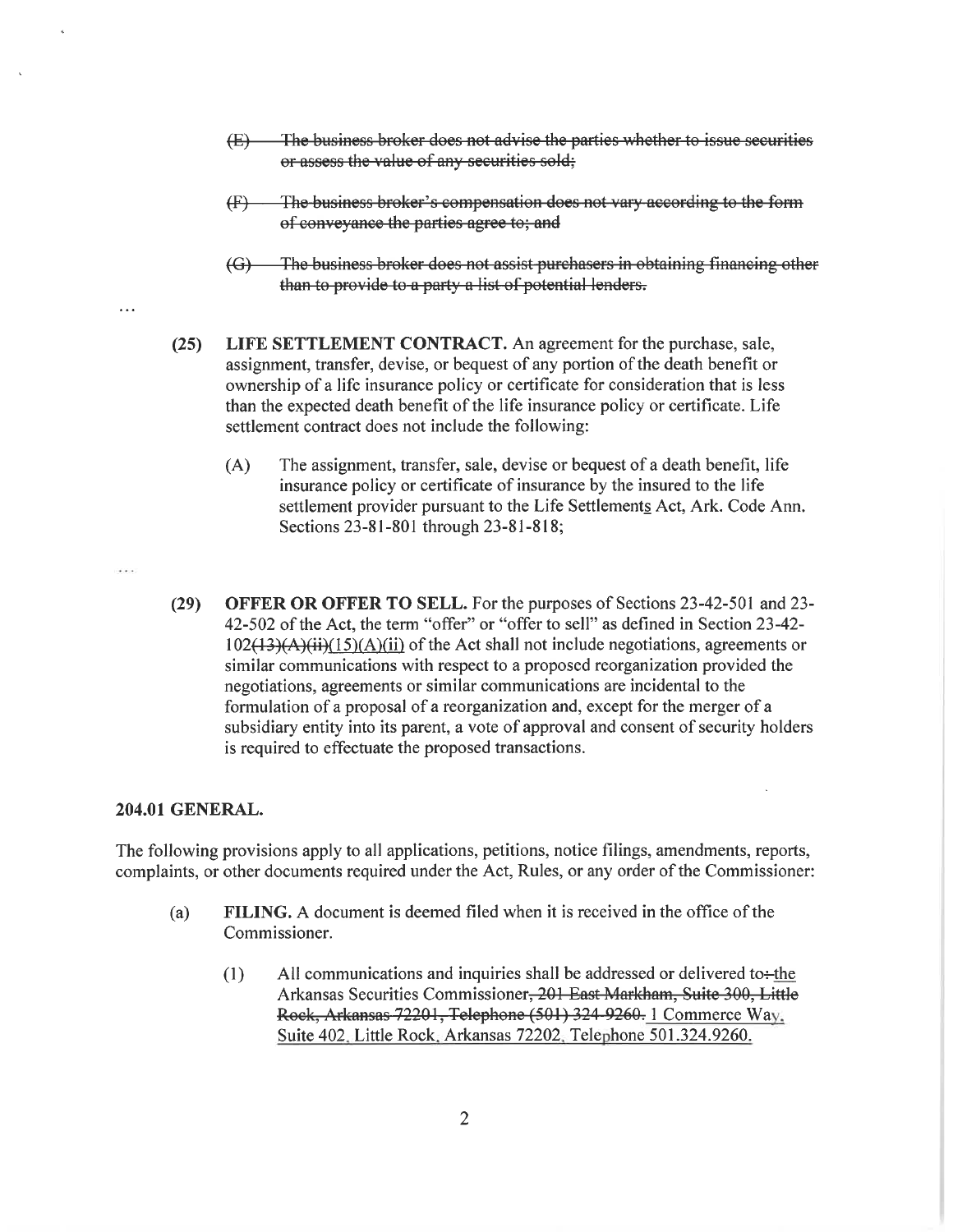- **FORMS.** The following forms have been adopted for use.  $(c)$ 
	- BROKER-DEALER REGISTRATION.  $(1)$

 $\ddotsc$ 

 $\ddotsc$ 

- Uniform Application to Register for Broker-Dealer Registration  $(A)$ (Form BD)
- $(D)$ Uniform Termination Notice for Securities Industry Registration (Form U5)
- $(E)$ Notice of Withdrawal from Registration as Broker-Dealer Uniform Request for Broker-Dealer Withdrawal (Form BDW).
- $(F)$ Broker-Dealer Independent Contractor Acknowledgement Form.
- $(G)$ Life Disclosure Settlement Document I and II
- $(2)$ **INVESTMENT ADVISER REGISTRATION.** 
	- Notice of Withdrawal from Registration as Investment Adviser  $(C)$ (Form ADVW ADV-W).
	- Investment Adviser Independent Contractor Acknowledgement (D) Form.
	- Certificate of Accounting of Client Securities and Funds in the  $(E)$ Possession or Custody of an Investment Adviser (Form ADV-E).
	- Bond Continuation Certificate.  $(F)$
- SECURITIES AGENT, AGENT OF AN ISSUER AND INVESTMENT  $(3)$ ADVISER REPRESENTATIVE.
	- $(F)$ Agent of the Issuer Renewal Registration Letter Application.
	- Model Accredited Investor Exemption Uniform Notice of  $(G)$ Transaction
- $(4)$ SECURITIES REGISTRATION AND EXEMPTION.
	- (G) Model Accredited Investor Exemption.
- NOTICE FILINGS.  $(5)$ 
	- Uniform Notice Filing of Regulation A Tier 2 Offering  $(C)$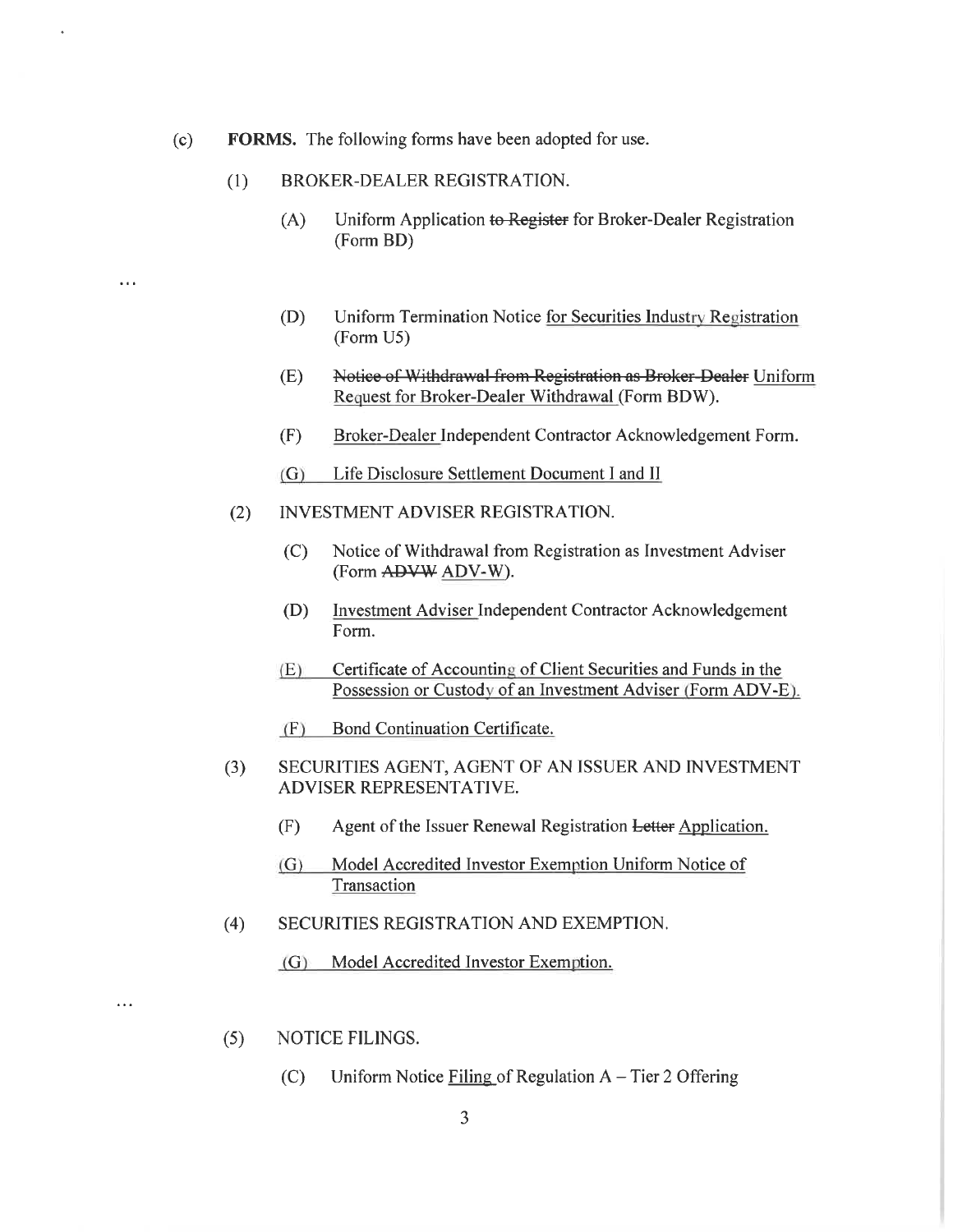## **301.01 GENERAL PROVISIONS**

#### **SUPERVISION REQUIREMENTS**  $(c)$

- $(2)(J)$  Periodic Inspections.
	- $(i)$ Each place of business shall be periodically inspected to ensure that the written procedures and systems are enforced.
		- $(a)$ An office of supervisory jurisdiction of a broker-dealer shall be inspected at least annually. For the purposes of this section, the term "office of supervisory jurisdiction" shall have the same meaning as that term is defined in FINRA Rules 3010(e) Rule 3110(f).

## 302.01 GENERAL PROVISIONS

 $\sim$   $\sim$ 

 $(b)(1)(A)$ Submit to the CRD a completed Form BD and Form BR designating Arkansas as a state in which the applicant requests to be registered, along with the fees set forth in Section 23-42-304 of the Act and any other fee required by FINRA; and

### REGISTRATION EXEMPTION FOR MERGER AND ACQUISITION  $\Omega$ **BROKERS**

- $(1)$ Except as provided in subsections  $(2)$  and  $(3)$ , a merger and acquisitions broker shall be exempt from registration pursuant to Section 23-42-301 of the Act.
- Excluded Activities. A merger and acquisition broker is not exempt from  $(2)$ registration under this section if the merger and acquisition broker:
	- Directly or indirectly, in connection with the transfer of ownership  $(A)$ of an eligible privately held company, receives, holds, transmits, or has custody of the funds or securities to be exchanged by the parties to the transaction:
	- Engages on behalf of an issuer in a public offering of any class of  $(B)$ securities that is registered, or is required to be registered, with the SEC under section 12 of the Securities Exchange Act of 1934, 15 U.S.C. § 781 or with respect to which the issuer files, or is required to file, periodic information, documents, and reports under 15 U.S.C. § 78o(d); or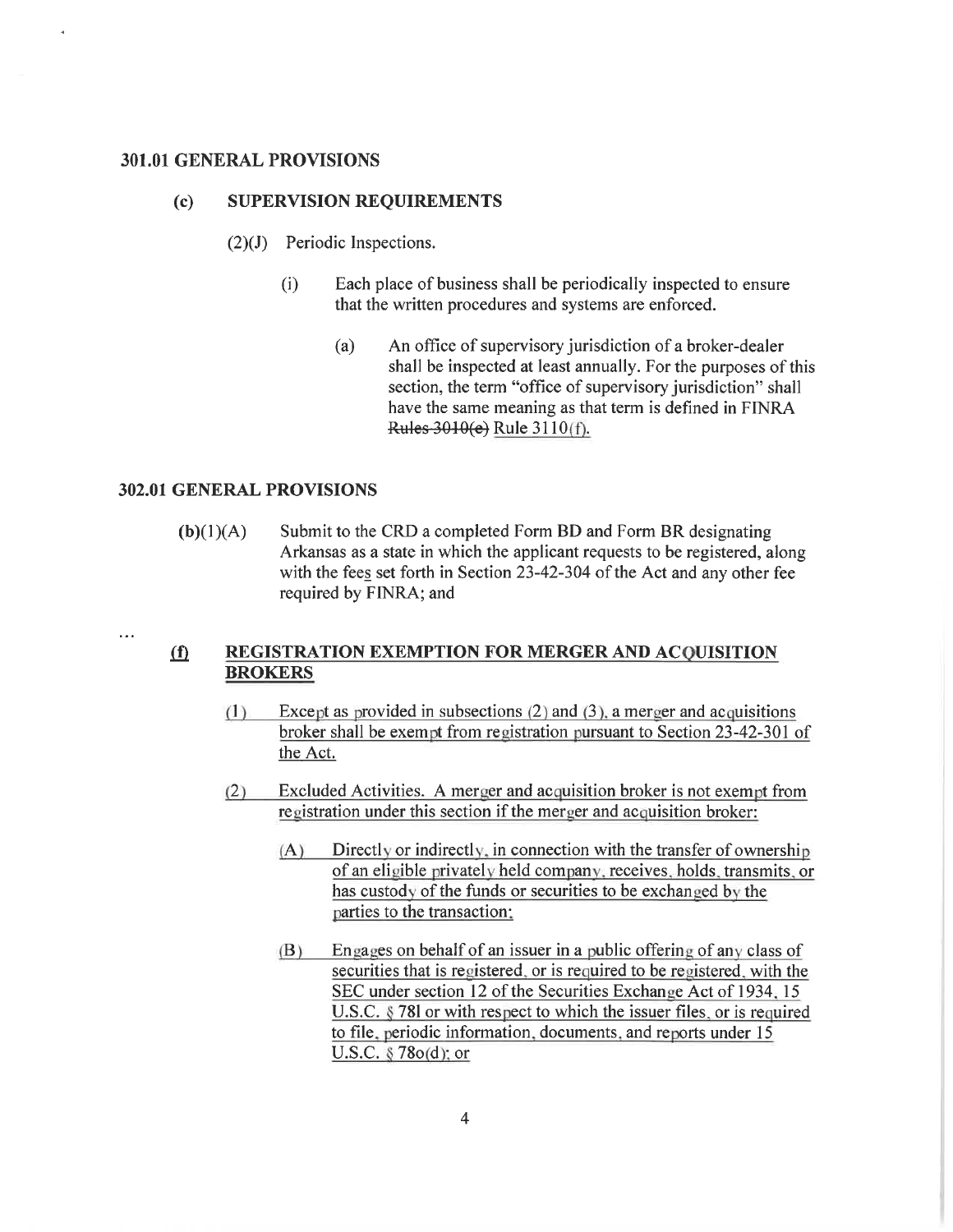- Engages on behalf of any party in a transaction involving a public  $(C)$ shell company.
- Disqualifications. A merger and acquisition broker is not exempt from  $(3)$ registration under this section if the merger and acquisition broker is subject to:
	- Suspension or revocation of registration under section  $15(b)(4)$  of  $(A)$ the Securities Exchange Act of 1934, 15 U.S.C. § 78o(b)(4):
	- A statutory disqualification described in section  $3(a)(39)$  of the (B) Securities Exchange Act of 1934, 15 U.S.C. § 78c(a)(39);
	- A disqualification under the rules adopted by the SEC under  $(C)$ section 926 of the Dodd-Frank Wall Street Reform and Consumer Protection Act, 15 U.S.C. § 77d; or
	- A final order described in paragraph  $(4)(H)$  of Section 15(b) of the  $(D)$ Securities Exchange Act of 1934, 15 U.S.C. § 78o(b)(4)(H).
- Definitions  $-$  for the purposes of this Rule:  $(4)$ 
	- CONTROL The term "control" means the power, directly or  $(A)$ indirectly, to direct the management or policies of a company. whether through ownership of securities, by contract, or otherwise. There is a presumption of control for any person who:
		- $(i)$ Is a director, general partner, member, or manager of a limited liability company, or officer exercising executive responsibility (or has similar status or functions):
		- Has the right to vote 20 percent  $(20\%)$  or more of a class of  $(ii)$ voting securities or the power to sell or direct the sale of 20 percent (20%) or more of a class of voting securities; or
		- $(iii)$ In the case of a partnership or limited liability company. has the right to receive upon dissolution, or has contributed. 20 percent (20%) or more of the capital.
	- ELIGIBLE PRIVATELY HELD COMPANY. The term "eligible"  $(B)$ privately held company" means a company meeting both of the following conditions:
		- The company does not have any class of securities  $(i)$ registered, or required to be registered, with the SEC under section 12 of the Securities Exchange Act of 1934, 15 U.S.C. 781, or with respect to which the company files, or is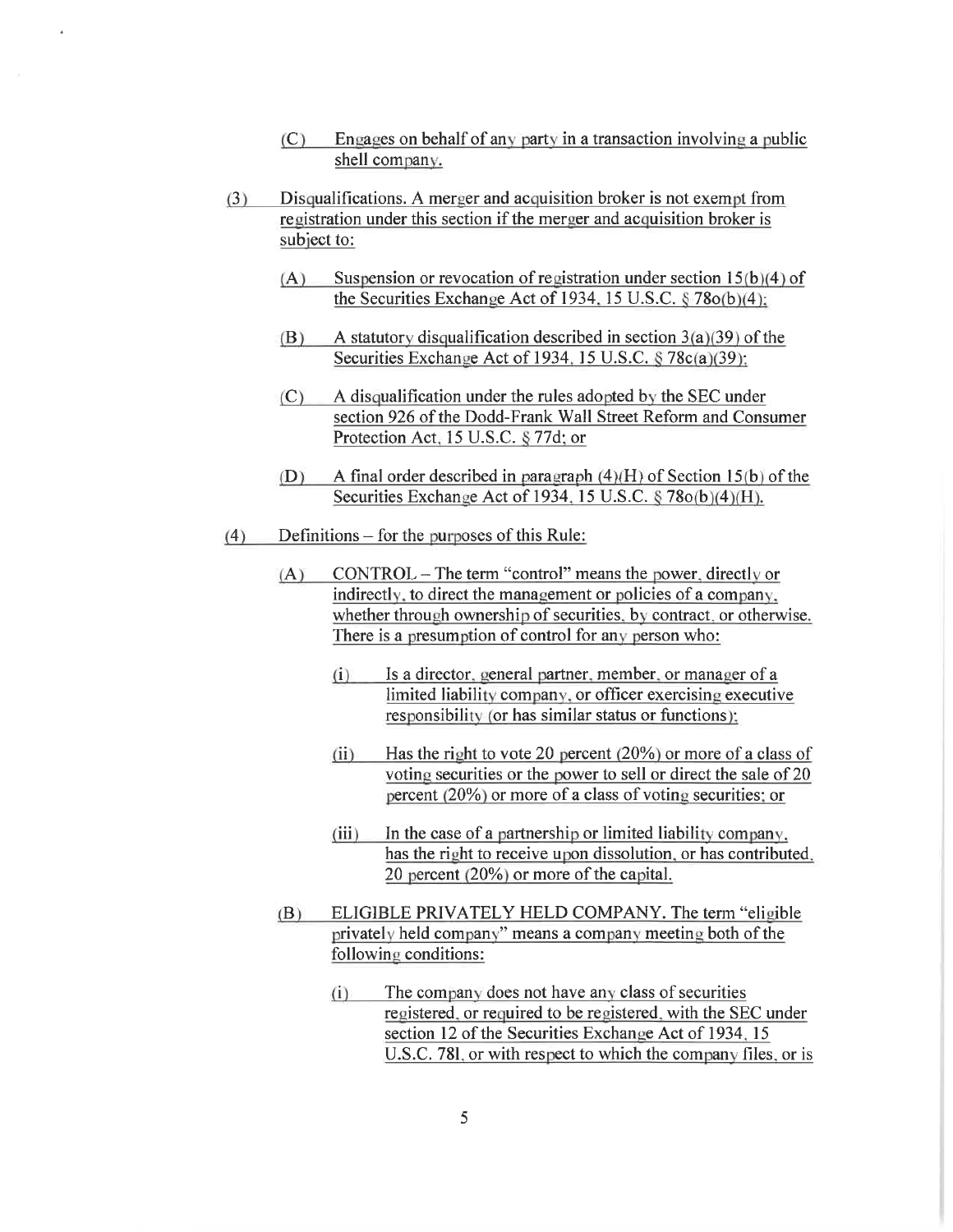required to file, periodic information, documents, and reports under subsection (d), 15 U.S.C. 78o(d).

- $(ii)$ In the fiscal year ending immediately before the fiscal year in which the services of the merger and acquisition broker are initially engaged with respect to the securities transaction, the company meets either or both of the following conditions (determined in accordance with the historical financial accounting records of the company):
	- The earnings of the company before interest, taxes,  $(a)$ depreciation, and amortization are less than \$25,000,000.
	- $(b)$ The gross revenues of the company are less than \$250,000,000.
- $(C)$ MERGER AND ACQUISITION BROKER. "Merger and Acquisition Broker" means any broker and any person associated with a broker engaged in the business of effecting securities transactions solely in connection with the transfer of ownership of an eligible privately held company, regardless of whether that broker acts on behalf of a seller or buyer, through the purchase, sale, exchange, issuance, repurchase, or redemption of, or a business combination involving, securities or assets of the eligible privately held company:
	- If the broker reasonably believes that upon consummation  $(i)$ of the transaction, any person acquiring securities or assets of the eligible privately held company, acting alone or in concert, will control and, directly or indirectly, will be active in the management of the eligible privately held company or the business conducted with the assets of the eligible privately held company; and
	- If any person is offered securities in exchange for securities  $(ii)$ or assets of the eligible privately held company, such person will, prior to becoming legally bound to consummate the transaction, receive or have reasonable access to the most recent fiscal year-end financial statements of the issuer of the securities as customarily prepared by its management in the normal course of operations and, if the financial statements of the issuer are audited, reviewed, or compiled, any related statement by the independent accountant; a balance sheet dated not more than 120 days before the date of the exchange offer: and information pertaining to the management, business, results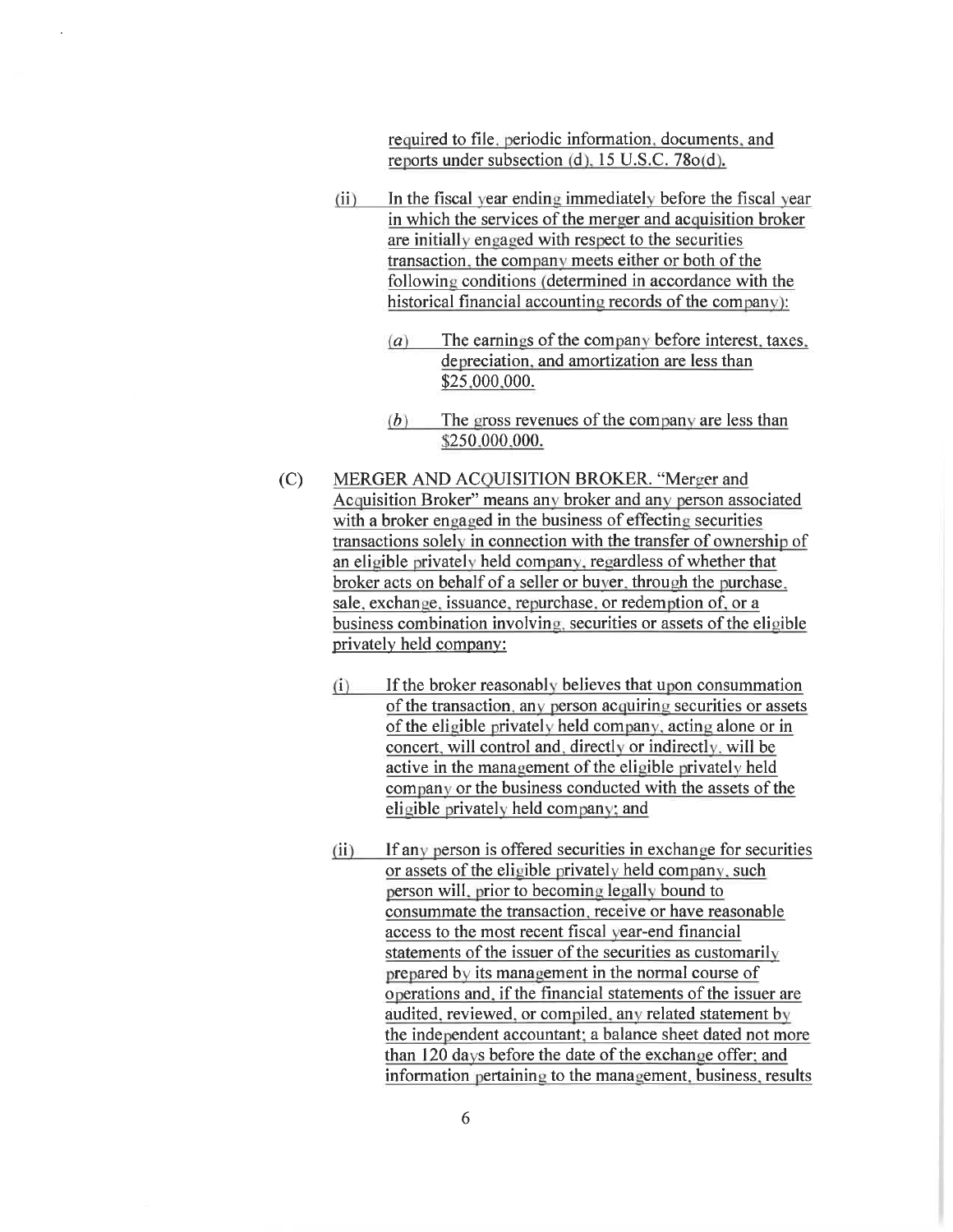of operations for the period covered by the foregoing financial statements, and any material loss contingencies of the issuer.

- PUBLIC SHELL COMPANY. "Public Shell Company" is a  $(D)$ company that at the time of a transaction with an eligible privately held company:
	- Has any class of securities registered, or required to be  $(i)$ registered with the SEC under Section 12, 15 U.S.C. 781, or with respect to which the company files, or is required to file, periodic information, documents, and reports under subdivision (d),  $15$  U.S.C. 78 $o(d)$ ; and
	- Has no or nominal operations; and  $(ii)$
	- $(iii)$ Has:
		- $(a)$ No or nominal assets;
		- Assets consisting solely of cash and cash  $(b)$ equivalents: or
		- Assets consisting of any amount of cash and cash  $(c)$ equivalents and nominal other assets.

#### **INFLATION ADJUSTMENT**  $(E)$

- $(i)$ On the date that is five years after the date of the enactment of the rule, and every five years thereafter, each dollar amount in subparagraph  $(E)(ii)(II)$  shall be adjusted by:
	- Dividing the annual value of the Employment Cost  $(a)$ Index For Wages and Salaries, Private Industry Workers (or any successor index), as published by the Bureau of Labor Statistics, for the calendar year preceding the calendar year in which the adjustment is being made by the annual value of such index (or successor) for the calendar year ending December 31, 2019; and
	- $(b)$  Multiplying such dollar amount by the quotient obtained under sub clause (i).
- ROUNDING Each dollar amount determined under  $(ii)$ clause (i) shall be rounded to the nearest multiple of \$100,000.

#### 302.02 **INVESTMENT ADVISER.**

**BROCHURE REQUIREMENT.** Unless otherwise provided in this Rule, an  $(g)$ investment adviser registered or required to be registered pursuant to Section 23-42-301 of the Act shall furnish each advisory client and prospective advisory client with a written disclosure statement that shall be Form ADV Part 2A, the brochure;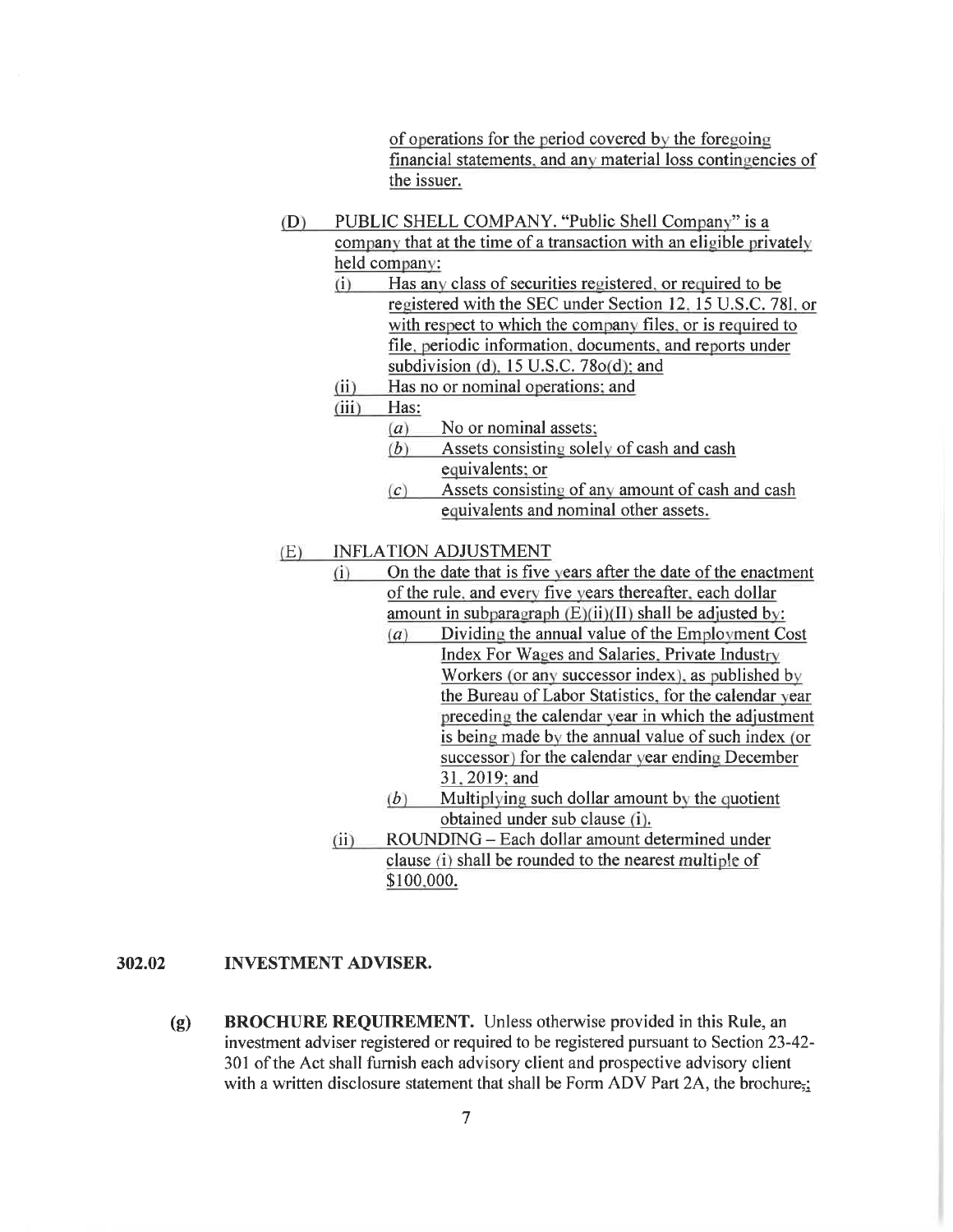Part 2B, the brochure supplement<sub> $\overline{x}$ </sub> and any other information as the Commissioner may require.

 $\sim$   $\sim$ 

### REGISTRATION EXEMPTION FOR INVESTMENT ADVISERS TO  $(h)$ **PRIVATE FUNDS.**

 $(2)(C)$  the private fund adviser pays the fees specified in Section 23-42-304(a)(6) of the Act.

#### INFORMATION SECURITY AND PRIVACY.  $(i)$

- Physical Security and Cybersecurity Policies and Procedures. Every  $(1)$ investment adviser registered or required to be registered shall establish. implement, update, and enforce written physical security and cybersecurity policies and procedures reasonably designed to ensure the confidentiality, integrity, and availability of physical and electronic records and information. The policies and procedures must be tailored to the investment adviser's business model, taking into account the size of the firm, type(s) of services provided, and the number of locations of the investment adviser.
	- $(A)$ The physical security and cybersecurity policies and procedures must:
		- $(i)$ Protect against reasonably anticipated threats or hazards to the security or integrity of client records and information:
		- $(ii)$ Ensure that the investment adviser safeguards confidential client records and information: and
		- Protect any records and information the release of which  $(iii)$ could result in harm or inconvenience to any client.
	- $(B)$ The physical security and cybersecurity policies and procedures must cover at least five functions:
		- Identify. Develop the organizational understanding to  $(i)$ manage information security risk to systems, assets, data. and capabilities:
		- Protect. Develop and implement the appropriate safeguards  $(ii)$ to ensure delivery of critical infrastructure services: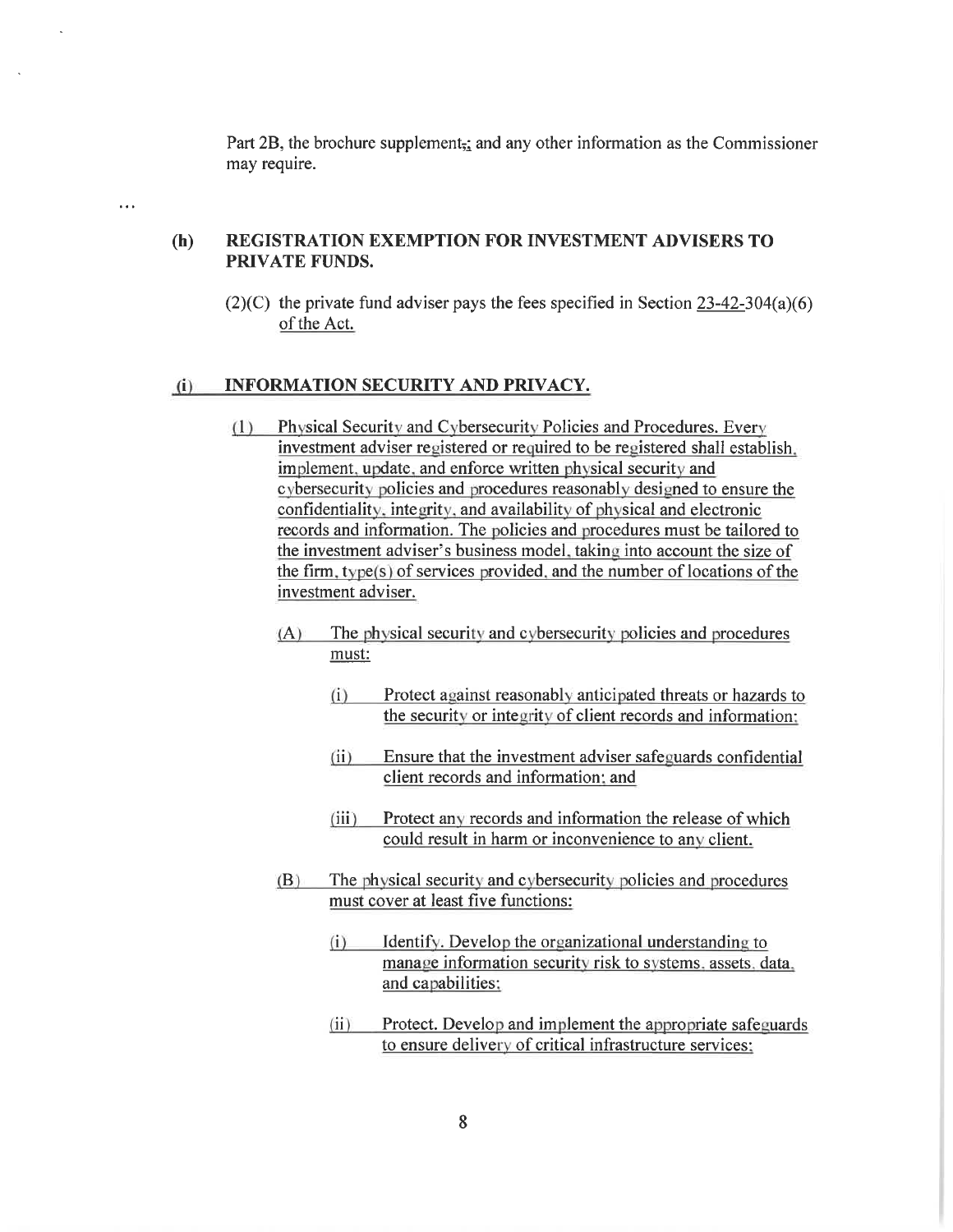- $(iii)$ Detect. Develop and implement the appropriate activities to identify the occurrence of an information security event:
- $(iv)$ Respond. Develop and implement the appropriate activities to take action regarding a detected information security event: and
- Recover. Develop and implement the appropriate activities  $(V)$ to maintain plans for resilience and to restore any capabilities or services that were impaired due to an information security event.
- Maintenance. The investment adviser must review, no less  $(C)$ frequently than annually, and modify, as needed, these policies and procedures to ensure the adequacy of the security measures and the effectiveness of their implementation.
- $(2)$ Privacy Policy. The investment adviser must deliver upon the investment adviser's engagement by a client, and on an annual basis thereafter, a privacy policy to each client that is reasonably designed to aid in the client's understanding of how the investment adviser collects and shares. to the extent permitted by state and federal law, non-public personal information. The investment adviser must promptly update and deliver to each client an amended privacy policy if any of the information in the policy becomes inaccurate.

# 306.02 RECORDS AND REPORTS OF INVESTMENT ADVISERS.

- $(b)$ **BUSINESS RECORDS.** The business records required to be maintained shall include:
	- $(26)$ Physical Security and Cybersecurity Policies and Procedures and Privacy Policy
		- $(A)$ The investment adviser must maintain a current copy of these policies and procedures pursuant to Rule  $301.01(c)(2)(L)$  either in hard copy in a separate location or stored on electronic storage media that is separate from and not dependent upon access to the investment adviser's computers or a network:
		- $(B)$ All records documenting the investment adviser's compliance with Rule  $301.01(c)(2)(L)$  including, but not limited to, evidence of the annual review of the policies and procedures: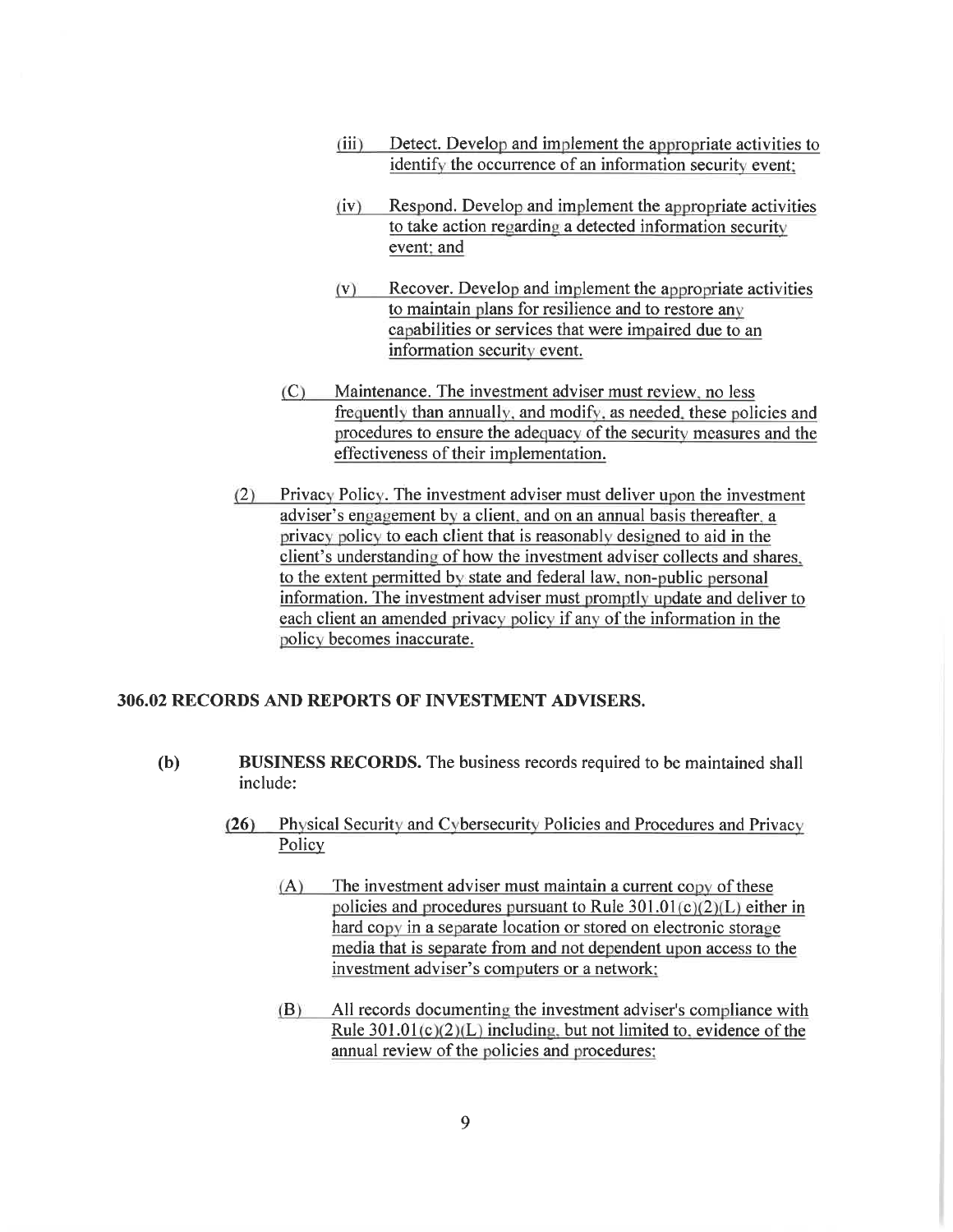(C) A record of any violation of the Rule  $301.01(c)(2)(L)$  and of any action taken as a result of the violation.

## 306.02 RECORDS AND REPORTS OF INVESTMENT ADVISERS.

An investment adviser subject to subsection (a) of this Rule, before ceasing to  $\left( i\right)$ conduct or discontinuing business as an investment adviser shall arrange for and be responsible for the preservation of the books and records required to be maintained and preserved under this Rule for the remainder of the period specified in this Rule, and shall notify the Commissioner in writing of the exact address where the books and records will be maintained during the period.

#### **IINLAWFUL ACTS BY INVESTMENT ADVISERS. RULE 307**

#### 307.01 PERFORMANCE - BASED COMPENSATION EXEMPTION.

 $(2)$ If an investment adviser was not required to register pursuant to Section 23-42-301 of the Act and was not registered, Section  $23-42-307(b)(1)$  of the Act shall not apply to an advisory contract entered into when the investment adviser was not required to register and was not registered. provided, however, that the investment adviser was in compliance with all rules and regulations regarding performance based compensation in any jurisdiction in which the investment adviser was registered or required to be registered at the time of entering into the advisory contract.

### DENIAL, SUSPENSION, REVOCATION, OR WITHDRAWAL OF **RULE 308 REGISTRATION.**

### 308.01 UNFAIR, MISLEADING, AND UNETHICAL PRACTICES OF BROKER-**DEALER OR AGENT.**

Each broker-dealer and agent shall observe high standards of commercial honor and just and equitable principles of trade in the conduct of their business. The following conduct shall be considered unethical and grounds for denial, suspension or revocation of a broker-dealer or agent registration, in addition to other unethical practices within the meaning of Sections 23-42-308 and 23-42-507 of the Act:

 $\ddot{\phantom{a}}$ 

**RECOMMENDATIONS TO CUSTOMERS.** Recommending to a customer the  $(d)$ purchase, sale or exchange of any security when a broker-dealer or agent does not have reasonable grounds for believing that the recommendation is suitable for the customer upon the basis of the facts, if any, disclosed by the customer as to his other security holdings and as to his financial situation and needs, or encouraging a customer to invest beyond his immediate financial resources. It may be presumed that investments in non-traded direct participation programs including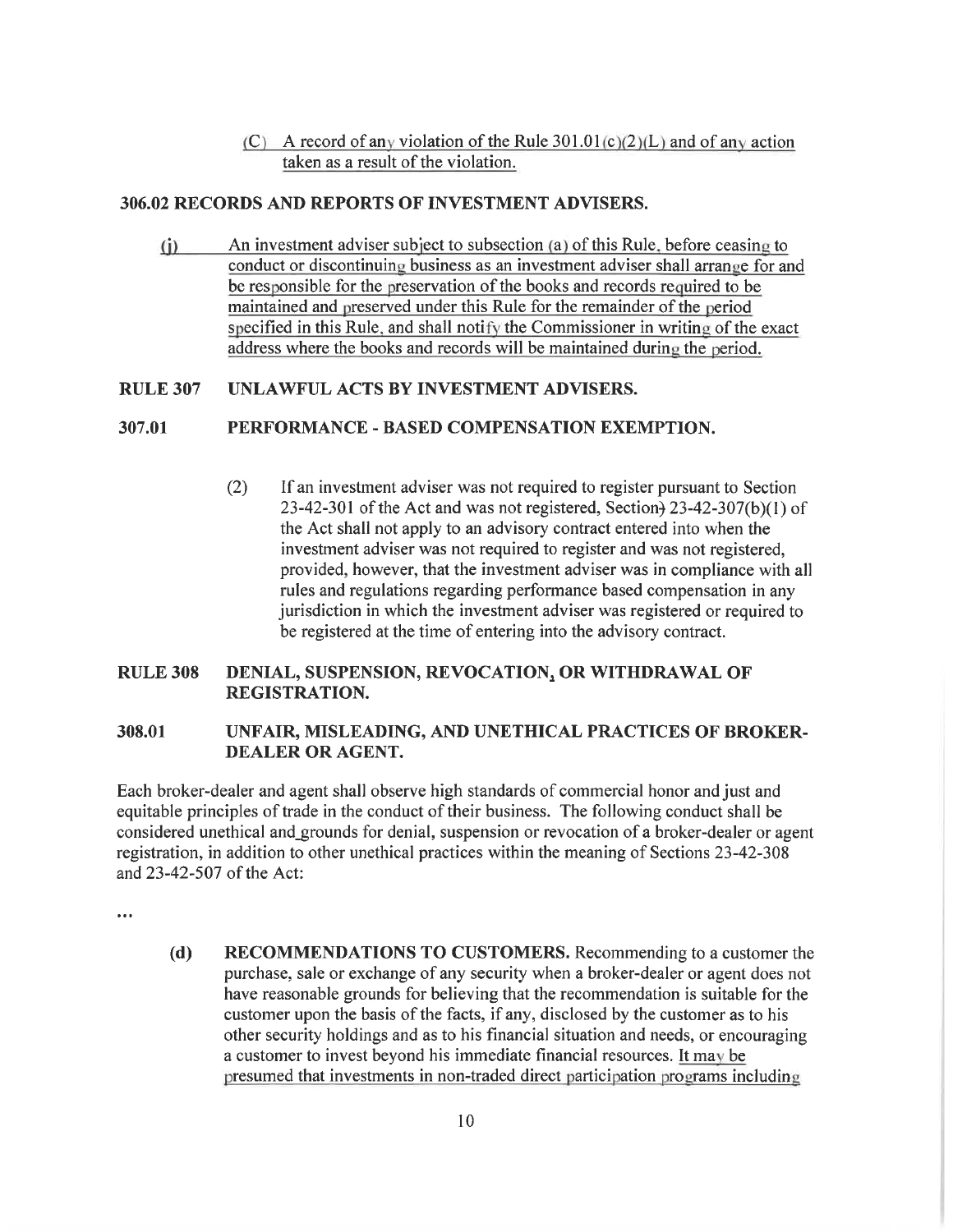non-traded real estate investment trusts by unaccredited investors are deemed to be unsuitable if the aggregate investment in these securities exceeds 10% of the investor's liquid net worth.

### 308.02 FRAUDULENT, DECEPTIVE, DISHONEST OR UNETHICAL PRACTICES OF INVESTMENT ADVISERS.

Investment advisers have a duty to act primarily for the benefit of their clients. All investment advisers and representatives shall observe high standards of commercial honor and just and equitable principles of trade in the conduct of their business. The following conduct shall constitute fraudulent or deceptive practices and shall be considered grounds for denial, suspension or revocation of an investment adviser or representative registration, or for the issuance of a cease and desist order or other action under Section 23-42-209 of the Act, in addition to other dishonest or unethical practices within the meaning of Sections 23-42-307 and 23-42-308 of the Act. The provisions of this Rule shall apply to an investment adviser that is neither registered nor required to register pursuant to Section 23-42-301(c) of the Act only to the extent permitted by the National Securities Markets Improvement Act of -1996.

- Recommending to a client to whom investment supervisory, management or  $(a)$ consulting services are provided, the purchase, sale or exchange of any security without reasonable grounds to believe that the recommendation is suitable for the client on the basis of information furnished by the client after reasonable inquiry concerning the client's investment objectives, financial situation, risk tolerance and needs, and any other information known or acquired by the investment adviser after reasonable analysis of the client's information and records as may be provided to the investment adviser. It may be presumed that investments in nontraded direct participation programs including non-traded real estate investment trusts by unaccredited investors are deemed to be unsuitable if the aggregate investment in these securities exceeds 10% of the investor's liquid net worth.
- Publishing, circulating, or distributing any advertisement which does not comply  $(m)$ with Rule 206(4)-1 under the Investment Advisers Act of 1940 or that does the following:
	- Represents, directly or indirectly, that the commissioner has approved any  $(6)$ advertisement.
	- $(6)(7)$  For the purposes of this Rule the term "advertisement" shall include any notice, circular, letter or other written communication addressed to more than one person, or any notice or other announcement in any electronic publication, by radio or television, or by any medium that offers any of the following: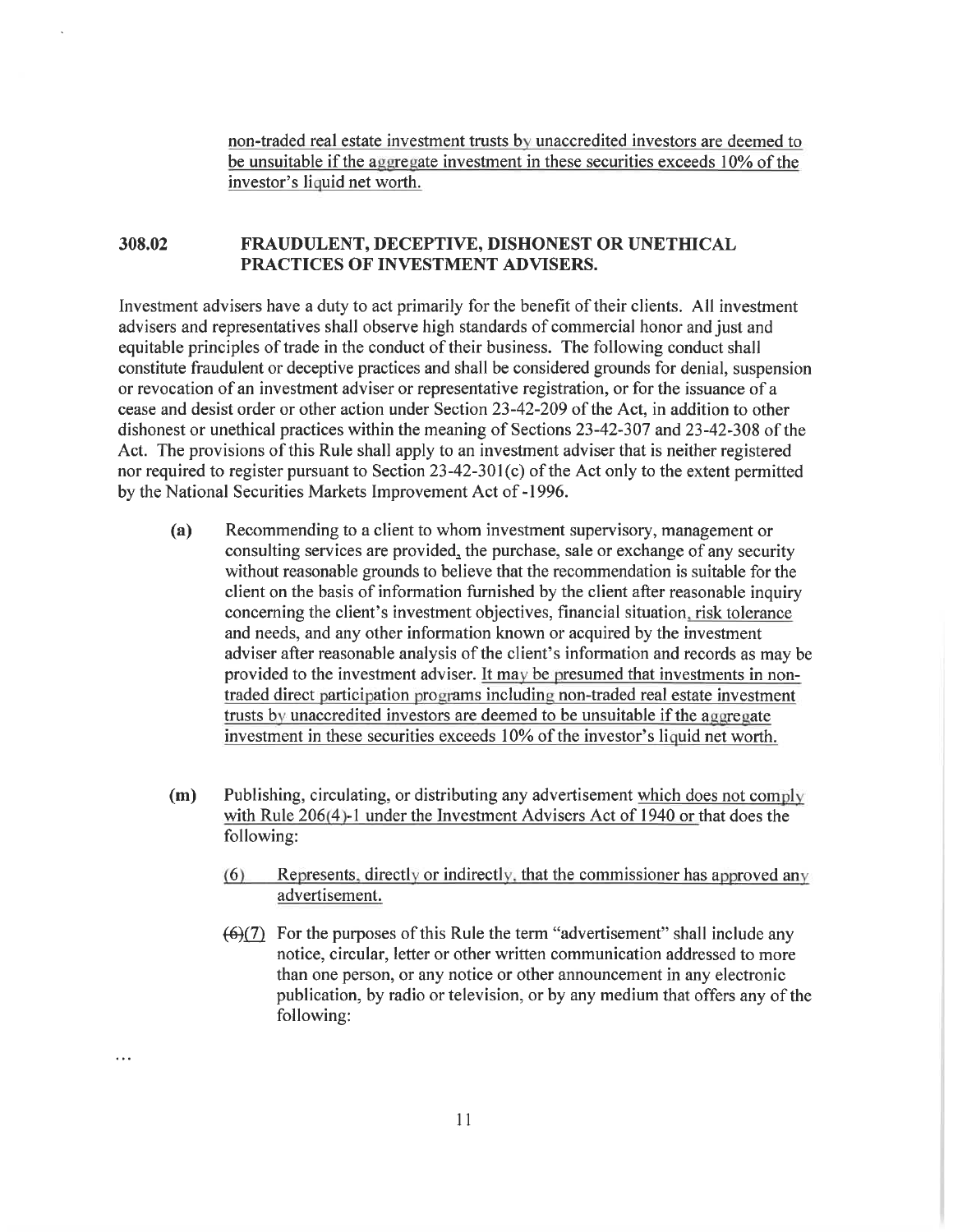- $(x)(3)$ There is a rebuttable presumption that a designation or certifying organization is not disqualified solely for purposes of Rule  $308.02(x)(2)(D)$  when the organization has been accredited by the following:
	- $(A)$ The American National Standards for Certifying Institute;
- Accessing a client's account by using the client's own unique identifying  $(y)$ information (such as username and password).
- Failure to establish, maintain, and enforce a required policy or procedure.  $(Z)$
- Other fraudulent, deceptive, dishonest or unethical practices. The activities set  $(aa)$ forth above are not all inclusive. Any other activities employing any device, scheme or artifice to defraud or engaging in any act, practice or course of business that operates or would operate as a fraud or deceit shall constitute grounds for denial, suspension or revocation under Section 23-42-308 of the Act, or for the institution of a cease and desist order or other action under Section 23-42-209 of the Act.

# 404.01 GENERAL REQUIREMENTS.

 $(x)$ USE OF ELECTRONIC OFFERING DOCUMENTS AND ELECTRONIC **SIGNATURES.** An issuer of securities or agent acting on behalf of the issuer may deliver Offering Documents over the Internet or by other electronic means and may provide for the use of electronic signatures if done in compliance with the NASAA Statement of Policy Regarding Use of Electronic Offering Documents and Electronic Signatures.

# 503.01 CLASSES OF EXEMPT SECURITIES.

 $\cdots$ 

- SECURITIES EXEMPTED UNDER SECTION 23-42-503(a).  $(a)$ 
	- $(7)$ Non-Profit Organization Securities. In order to be exempt under Section  $23-42-503(a)(7)$ , a security must meet the qualifications as set forth in the appropriate NASAA Statement of Policies on Church Bonds, Health Care Facility Offerings, or Guidelines for General Obligation Financing by Religious Denominations. or Church Extension Fund Securities. The proof of exemption required to be filed pursuant to Section 23-42-503(d) shall contain the following unless waived by the Commissioner: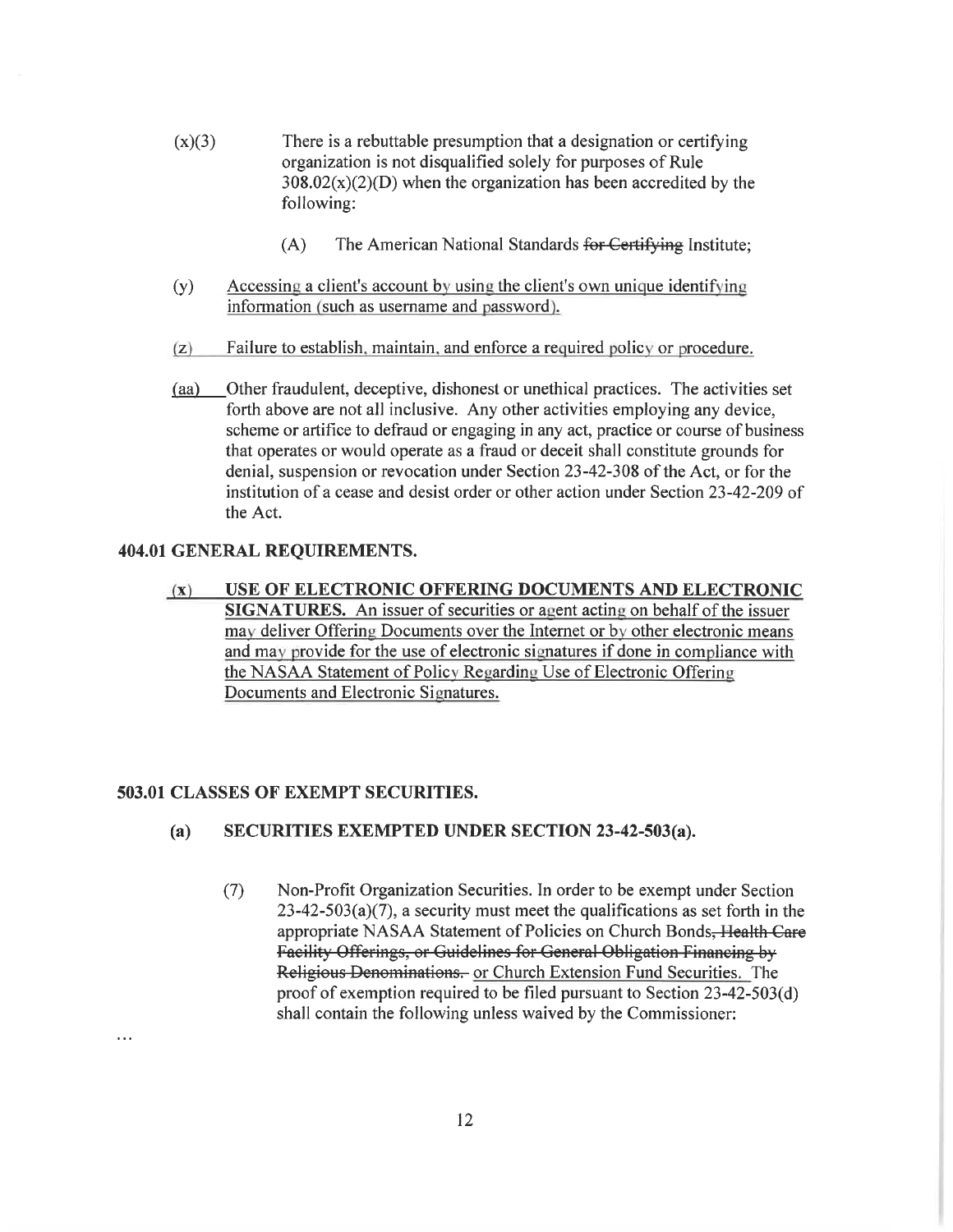# 504.01 TRANSACTIONS EXEMPT UNDER SECTION 23-42-504(a).

## (a) SPECIFIC TYPES OF EXEMPT TRANSACTIONS.

- $(2)$ Manual Exemption.
	- $(A)$ The following will be considered recognized manuals, including the electronic formats on CD ROM and the Internet:
		- **S&P Capital IQ Standard Corporation Descriptions:**  $\oplus$
		- **Mergent's Industrial Manual:**  $\overline{\rm (ii)}$
		- (iii) Mergent's Bank and Finance Manual;
		- (iv) Mergent's Municipal and Government Manual;
		- (v) Mergent's Transportation Manual;
		- (vi) Mergent's Public Utility Manual;
		- (vii) Mergent's OTC Industrial Manual; and

(viii) Mergent's International Manual.

Nationally recognized securities manual or its electronic equivalent shall mean: Fitch Investor Service, Mergent's Investor Service, and OTC Markets Group Inc. with respect to securities included in the OTCQX and OTCQB markets.

...

. . .

# (a)(13)(K) REGISTRATION EXEMPTION FOR MERGER AND **ACQUISITION BROKERS**

(iv) In connection with the transaction, no commission or other remuneration is paid or given directly or indirectly to any person, other than a business-broker merger and acquisition broker acting as such and meeting the conditions set forth in Rule  $+02.01(18)$ ,  $302.01(f)$  for soliciting any prospective purchaser; all parties have had the opportunity to consult with counsel.

# 509.01 NOTICE FILINGS.

- A notice filing for covered securities under Section  $18(b)(2)$  of the Securities Act  $(a)$ of 1933 shall contain the following:
	- $(1)$ Initial Offerings.
		- Fees as set forth in The filing fee prescribed by Section 23-42- $(A)$  $509(a)(1)$  of the Act.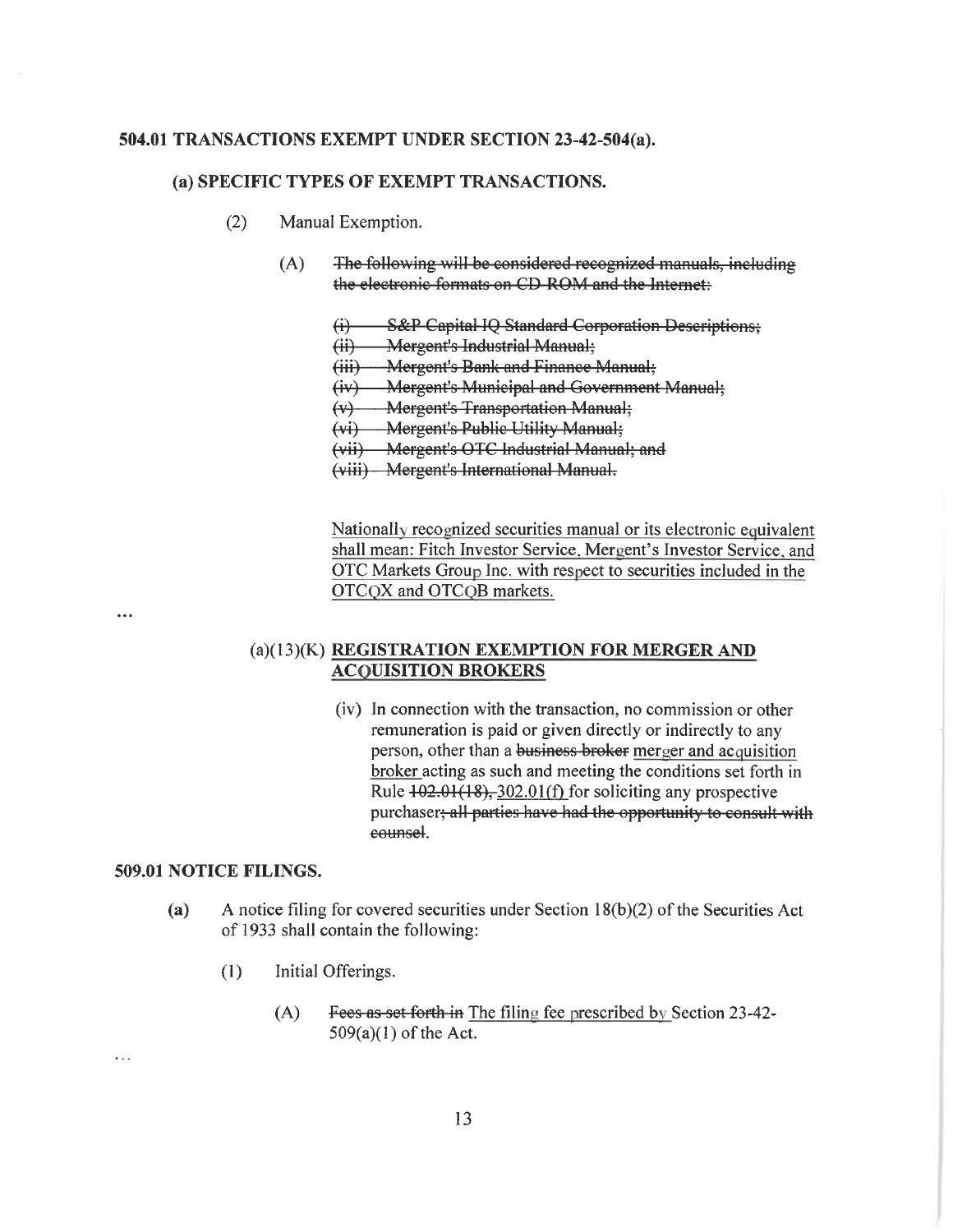- $(2)$ Renewed Offerings.
	- Fees as set forth in The filing fee prescribed by Section 23-42- $(A)$  $509(a)(1)$  of the Act.
- $(3)$ Amended Offerings.

 $\ddotsc$ 

 $\ddotsc$ 

- $(A)$ Fees as set forth in The filing fee prescribed by Section 23-42-509(b) of the Act.
- A notice filing for covered securities under Section  $18(b)(4)(F)$  of the Securities  $(b)$ Act of 1933 shall meet the following requirements:
	- $(1)$ Filing fee as set forth in The filing fee prescribed by Section  $23-42-509(c)$ of the Act.
- $(c)$ The following provisions apply to offerings made under Tier 2 of federal Regulation A and Section  $18(b)(3)$  of the Securities Act of 1933:
	- Initial filing. The notice filing period is effective for twelve consecutive  $(1)$ months from the date of effectiveness. An issuer planning to offer and sell securities in this state in an offering exempt under Tier 2 of federal Regulation A shall submit to the Commissioner prior to the initial offer or sale in this state the following:
		- A completed Regulation A -- Tier 2 notice filing form or copies of  $(A)$ all documents filed with the SEC;
		- A consent to service of process on Form U-2 if not filing on the (B) Regulation A -- Tier 2 notice filing form; and
		- $(C)$ The filing fee as prescribed by Section 23-42-509(e)(2) of the Act;.
- (c)  $(2)$ Renewal. For each additional twelve-month period in which the same offering is continued, an issuer conducting a Tier 2 offering under federal Regulation A may renew the unsold portion of its notice filing by filing with submitting to the commissioner the Regulation  $A$  Tier 2 notice filing form marked "renewal" on or before the expiration of the notice filing the following:
	- The Regulation A -- Tier 2 notice filing form marked "renewal";  $(A)$ and
	- (B) The filing fee as prescribed by Section  $23-42-509(e)(2)$  of the Act.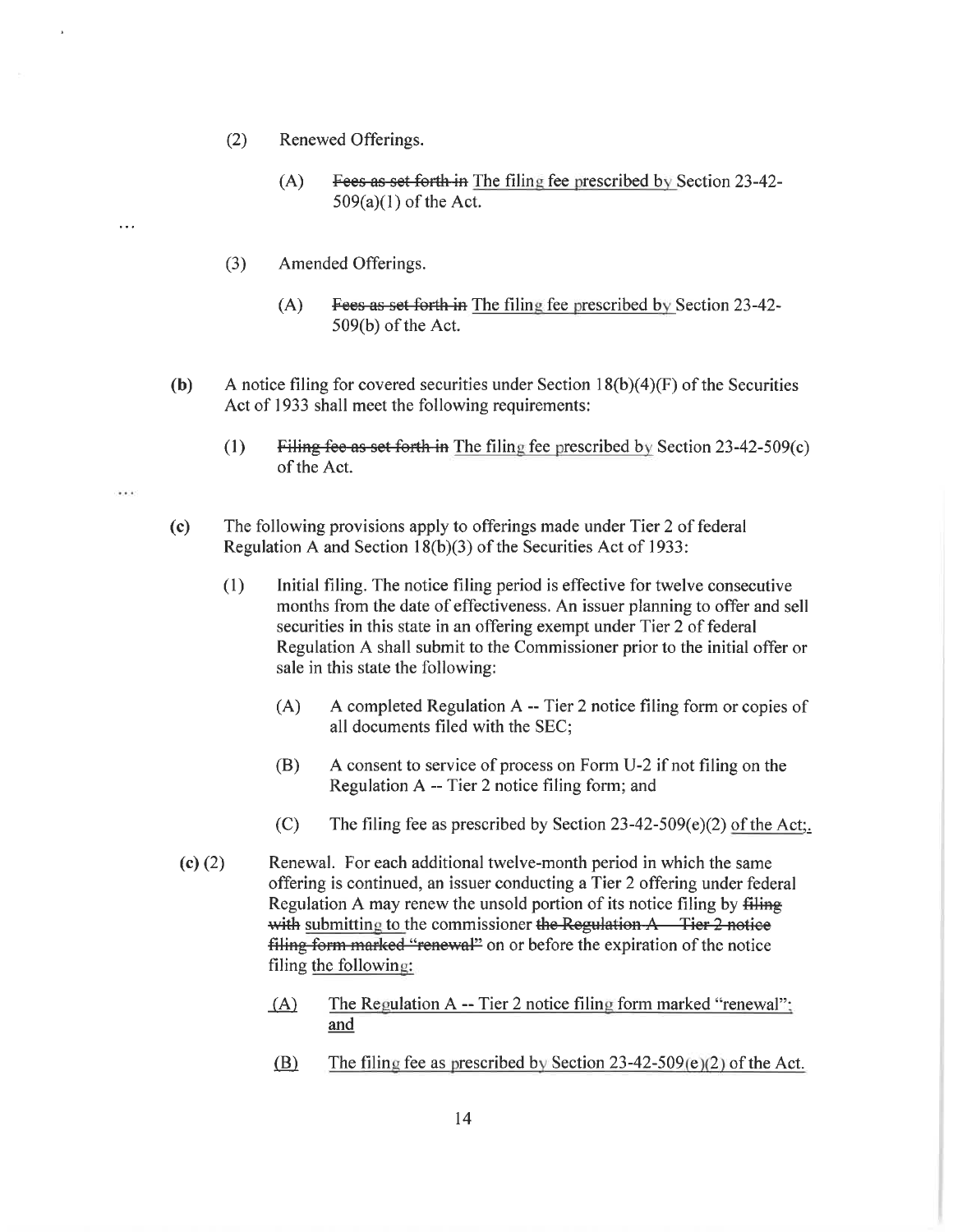- $(d)$ With respect to an issuer of a covered security under Section  $18(b)(4)(C)$  of the Securities Act of 1933, 15 U.S.C. § 77 $r(b)(4)(C)$ , if the issuer's principal place of business in located in this state or purchasers of fifty percent (50%) or greater of the aggregate amount of the offering are residents of this state, then the issuer shall submit to the commissioner concurrently when the issuer files with the SEC the following:
	- The information required to be filed with the SEC under Section 4A(b) of  $(1)$ the Securities Act of 1933, 15 U.S.C. Section 77d-1(b); and
	- The filing fee as prescribed by Section  $23-42-509(d)(2)$  of the Act.  $(2)$
- (e)(d) The Commissioner commissioner requires separate notice filings and fees for each portfolio or series of an investment company, but there is no separate filing or fee for classes of securities.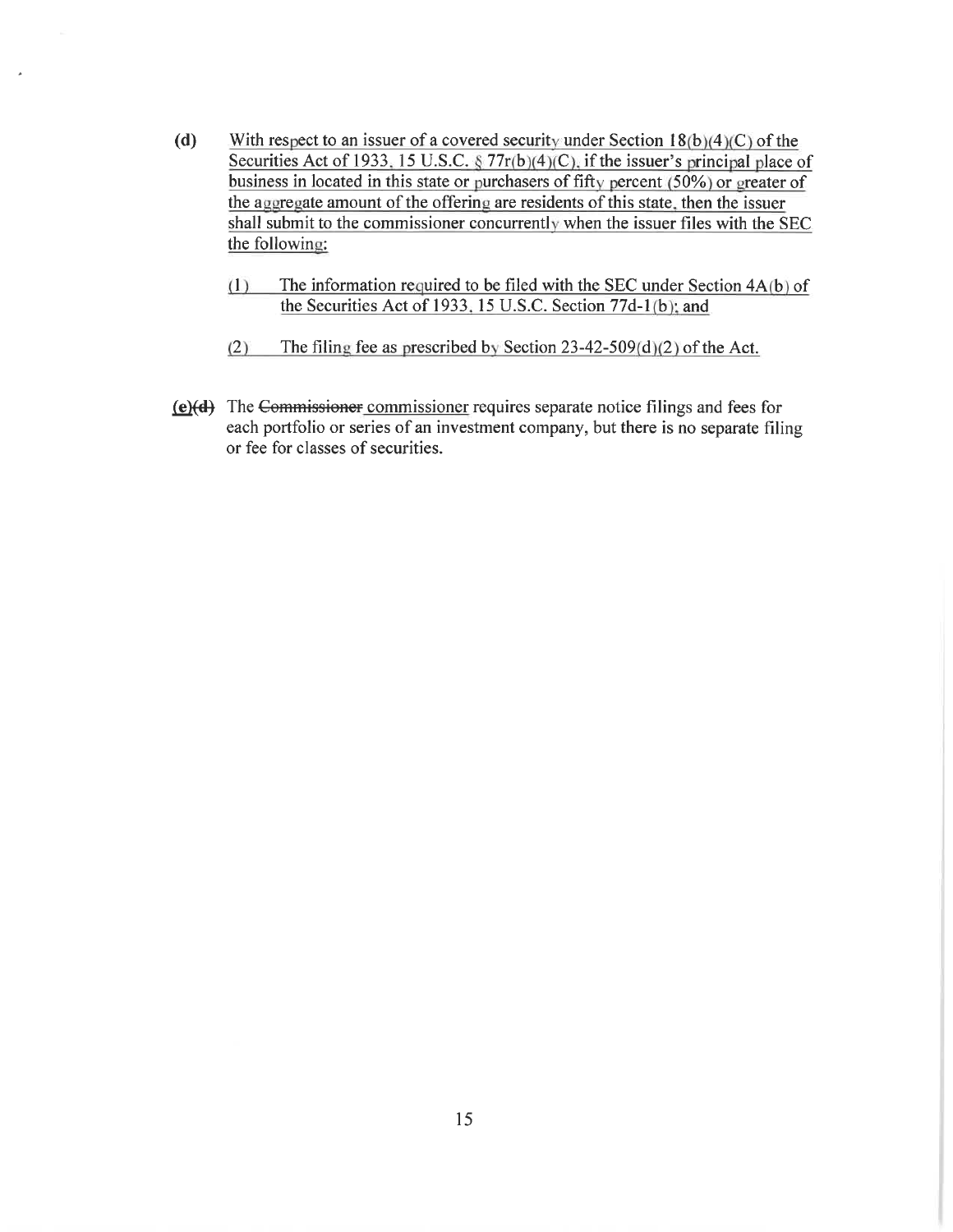**Stricken language would be deleted from and underlined language would be added to present law. Act 110 of the Regular Session**

| 1  | <b>State of Arkansas</b>                                                      |
|----|-------------------------------------------------------------------------------|
| 2  | A Bill<br>92nd General Assembly                                               |
| 3  | Regular Session, 2019<br><b>SENATE BILL 186</b>                               |
| 4  |                                                                               |
| 5  | <b>By: Senator Rapert</b>                                                     |
| 6  | By: Representative Lowery                                                     |
| 7  |                                                                               |
| 8  | For An Act To Be Entitled                                                     |
| 9  | AN ACT TO AMEND THE ARKANSAS SECURITIES ACT; TO AMEND                         |
| 10 | THE DEFINITION OF "INVESTMENT ADVISER" UNDER THE                              |
| 11 | ARKANSAS SECURITIES ACT; CONCERNING THE DISPOSITION                           |
| 12 | OF FEES UNDER THE ARKANSAS SECURITIES ACT; TO                                 |
| 13 | REGULATE AN EXEMPT TRANSACTION UNDER THE ARKANSAS                             |
| 14 | SECURITIES ACT; TO CLARIFY THE FILING REQUIREMENTS OF                         |
| 15 | CERTAIN SECURITIES UNDER THE ARKANSAS SECURITIES ACT;                         |
| 16 | TO AMEND THE DEFINITION OF "CLAIMANT AGENCY" AS USED                          |
| 17 | IN THE STATUTES CONCERNING COLLECTION OF DELINQUENT                           |
| 18 | TAXES; AND FOR OTHER PURPOSES.                                                |
| 19 |                                                                               |
| 20 |                                                                               |
| 21 | <b>Subtitle</b>                                                               |
| 22 | TO AMEND THE ARKANSAS SECURITIES ACT; AND                                     |
| 23 | TO AMEND THE DEFINITION OF "CLAIMANT                                          |
| 24 | AGENCY" AS USED IN THE STATUTES                                               |
| 25 | CONCERNING COLLECTION OF DELINQUENT                                           |
| 26 | TAXES.                                                                        |
| 27 |                                                                               |
| 28 |                                                                               |
| 29 | BE IT ENACTED BY THE GENERAL ASSEMBLY OF THE STATE OF ARKANSAS:               |
| 30 |                                                                               |
| 31 | SECTION 1. Arkansas Code § 23-42-102(9), concerning the definition of         |
| 32 | "investment adviser" under the Arkansas Securities Act, is amended to read as |
| 33 | follows:                                                                      |
| 34 | $(9)$ (A) "Investment adviser" means any person who that, for                 |
| 35 | compensation, engages in the business of advising others, either directly or  |
| 36 | through publications or writings, as to the value of securities or as to the  |

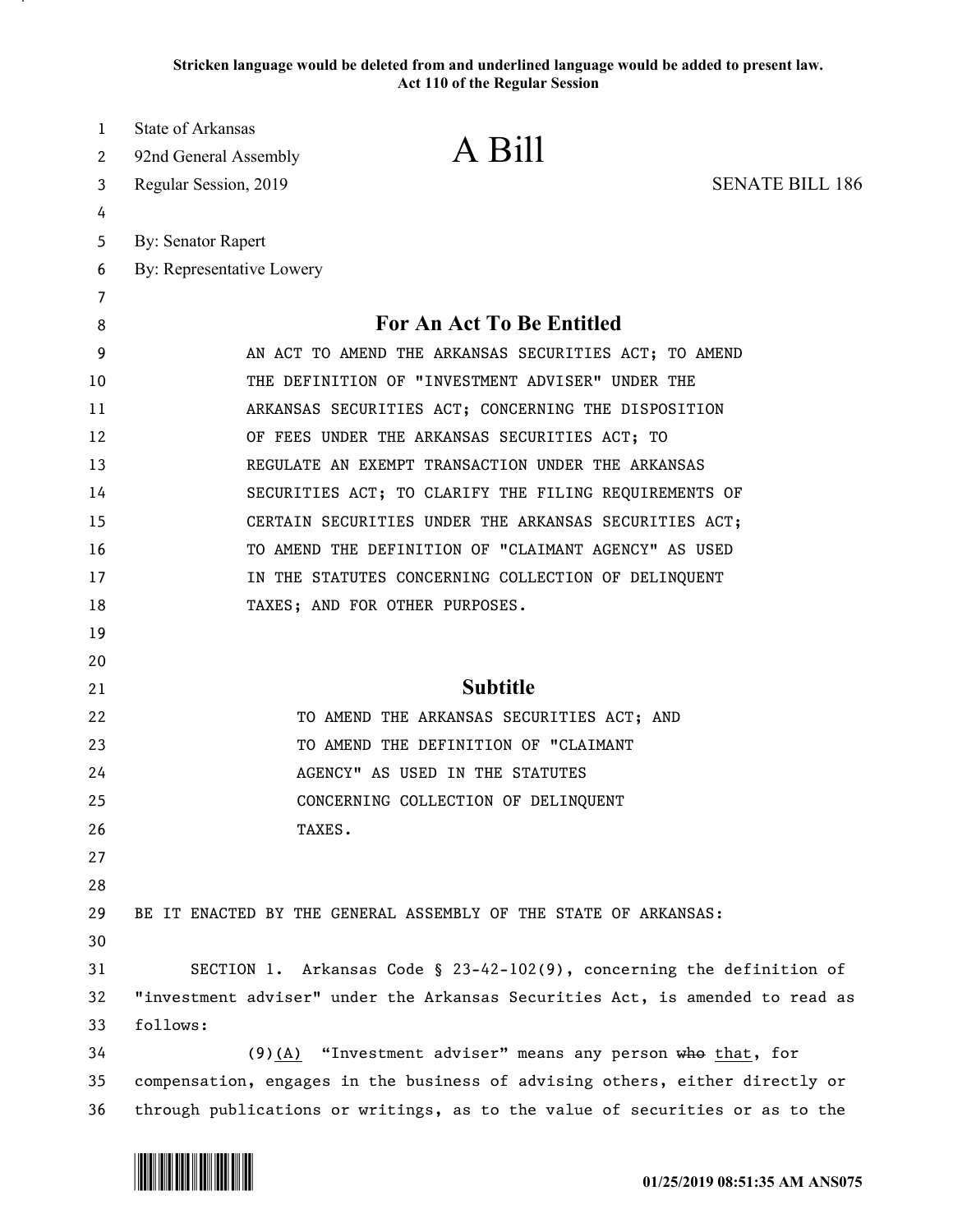SB186

 analyses or reports concerning securities. (B) "Investment adviser" includes a financial planner or other person that, as an integral component of other financially related services, provides or holds itself out as providing investment advice to others for compensation and as part of a business. (C) "Investment adviser" does not include: 9 (A)(i) A bank, savings and loan association, credit union, or trust company; 11 (B)(ii) A lawyer, accountant, engineer, or teacher whose performance of these services is solely incidental to the practice of his or her profession; 14 (G)(iii) A broker-dealer whose performance of these services is solely incidental to the conduct of his or her business as a broker-dealer and who receives no special compensation for them; 17 (D)(iv) A publisher of any bona fide newspaper, news column, newsletter, news magazine, or business or financial publication or service of general, regular, and paid circulation, whether communicated in hard copy form, by electronic means, or otherwise, that does not consist of the rendering of advice on the basis of the specific investment situation of each client;  $\leftarrow$   $\leftarrow$   $\leftarrow$   $\leftarrow$   $\leftarrow$   $\leftarrow$   $\leftarrow$   $\leftarrow$   $\leftarrow$   $\leftarrow$   $\leftarrow$   $\leftarrow$   $\leftarrow$   $\leftarrow$   $\leftarrow$   $\leftarrow$   $\leftarrow$   $\leftarrow$   $\leftarrow$   $\leftarrow$   $\leftarrow$   $\leftarrow$   $\leftarrow$   $\leftarrow$   $\leftarrow$   $\leftarrow$   $\leftarrow$   $\leftarrow$   $\leftarrow$   $\leftarrow$   $\leftarrow$   $\leftarrow$   $\leftarrow$   $\leftarrow$   $\leftarrow$   $\leftarrow$   $\$  state if:  $\leftarrow$  (i)(a) His or her only clients in this state are other investment advisers, broker-dealers, banks, savings institutions, trust companies, insurance companies, investment companies as defined in the Investment Company Act of 1940, pension or profit-sharing trusts, or other financial institutions or institutional buyers, whether acting for themselves or as trustees; or 31 (ii)(b) During the preceding twelve-month period he or she has had fewer than six (6) clients who are residents of this 33 state, other than those persons specified in subdivision  $(9)$   $(E)$   $(i)$  (9)(C)(v)(a) of this section; or **(F)(vi)** Such other persons Any person not within the intent of this subdivision (9) as the commissioner may by rule or order

01/25/2019 08:51:35 AM ANS075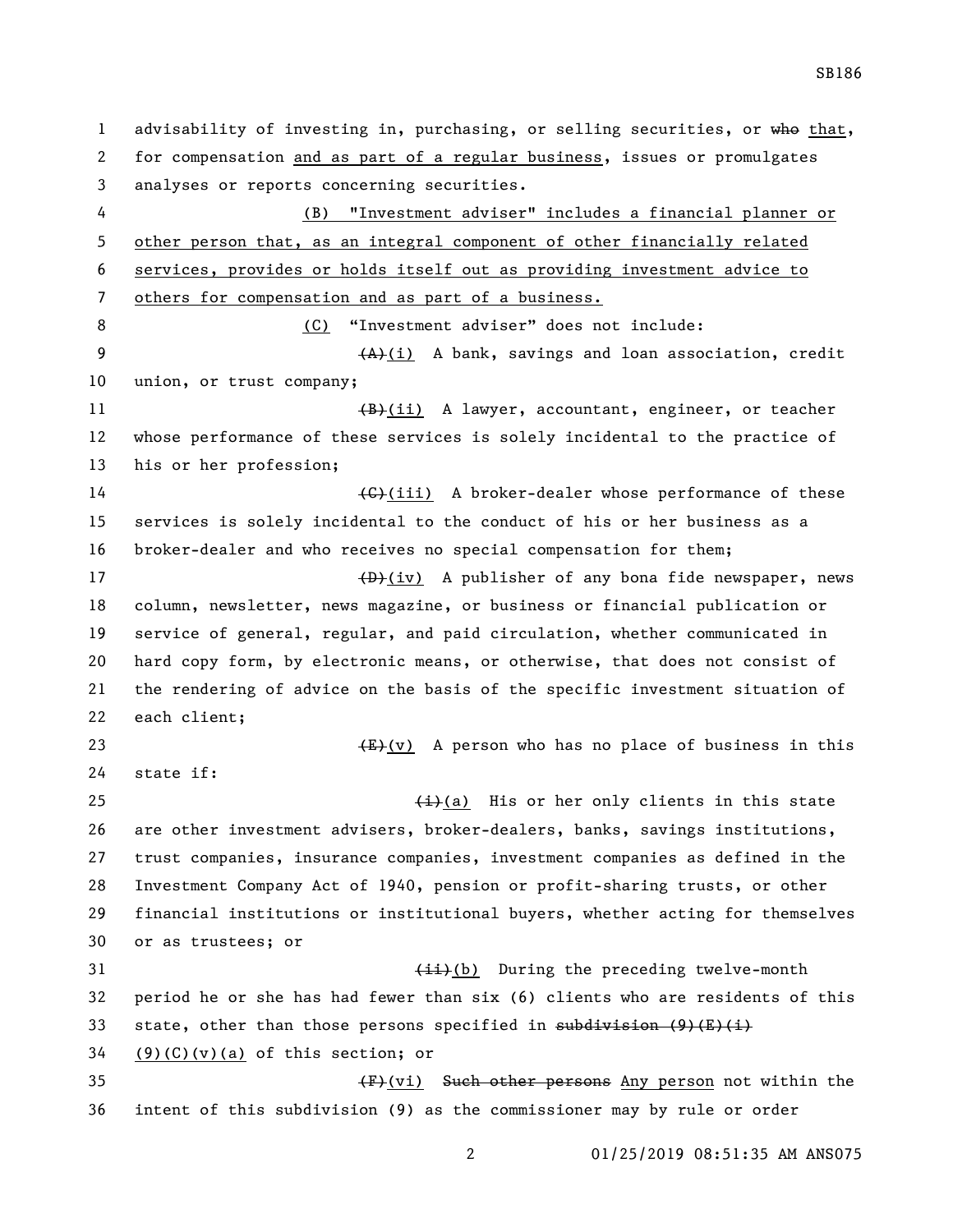designate; SECTION 2. Arkansas Code § 23-42-211(a)(4), concerning the Securities Department Fund, is amended to read as follows: 5 (4) Notwithstanding subdivision (a)(3) of this section, no more than two million five hundred thousand dollars (\$2,500,000) shall be 7 deposited into the fund in any one (1) fiscal year at the end of each fiscal year, the Securities Commissioner shall transfer into the General Revenue Fund Account of the State Apportionment Fund any moneys in the Securities Department Fund that exceed the amount of the department's next fiscal-year budget. SECTION 3. Arkansas Code § 23-42-504(a)(8), concerning transactions that are exempt under the Arkansas Securities Act, is amended to read as follows: 16 (8)(A) Any offer or sale. 17 (A) By an issuer to a person in a state other than this 18 state if that offer or sale would be lawful if made in the other state; or 19 (B) To to a bank, savings institution, trust company, insurance company, investment company as defined in the Investment Company Act of 1940, pension or profit-sharing trust, or other financial institution or institutional buyer, or to a broker-dealer, whether the purchaser is acting for itself or in some fiduciary capacity. (B) The commissioner may by order, upon petition by any person, determine if the petitioner may be deemed, upon the basis of knowledge, experience, volume, and number of transactions, and other 27 securities background, an "institutional buyer" for purposes of  $\frac{1}{2}$ 28 subdivision  $(a)(8)$  subdivision  $(a)(8)(A)$  of this section; SECTION 4. Arkansas Code § 23-42-504(a), concerning regulation of exempt transactions under the Arkansas Securities Act, is amended to add an additional subdivision to read as follows: (14) An offer or sale of a security to a person who is not a resident of this state and is not present in this state, if the offer or sale is not: (A) A violation of the laws of the state or foreign

01/25/2019 08:51:35 AM ANS075

SB186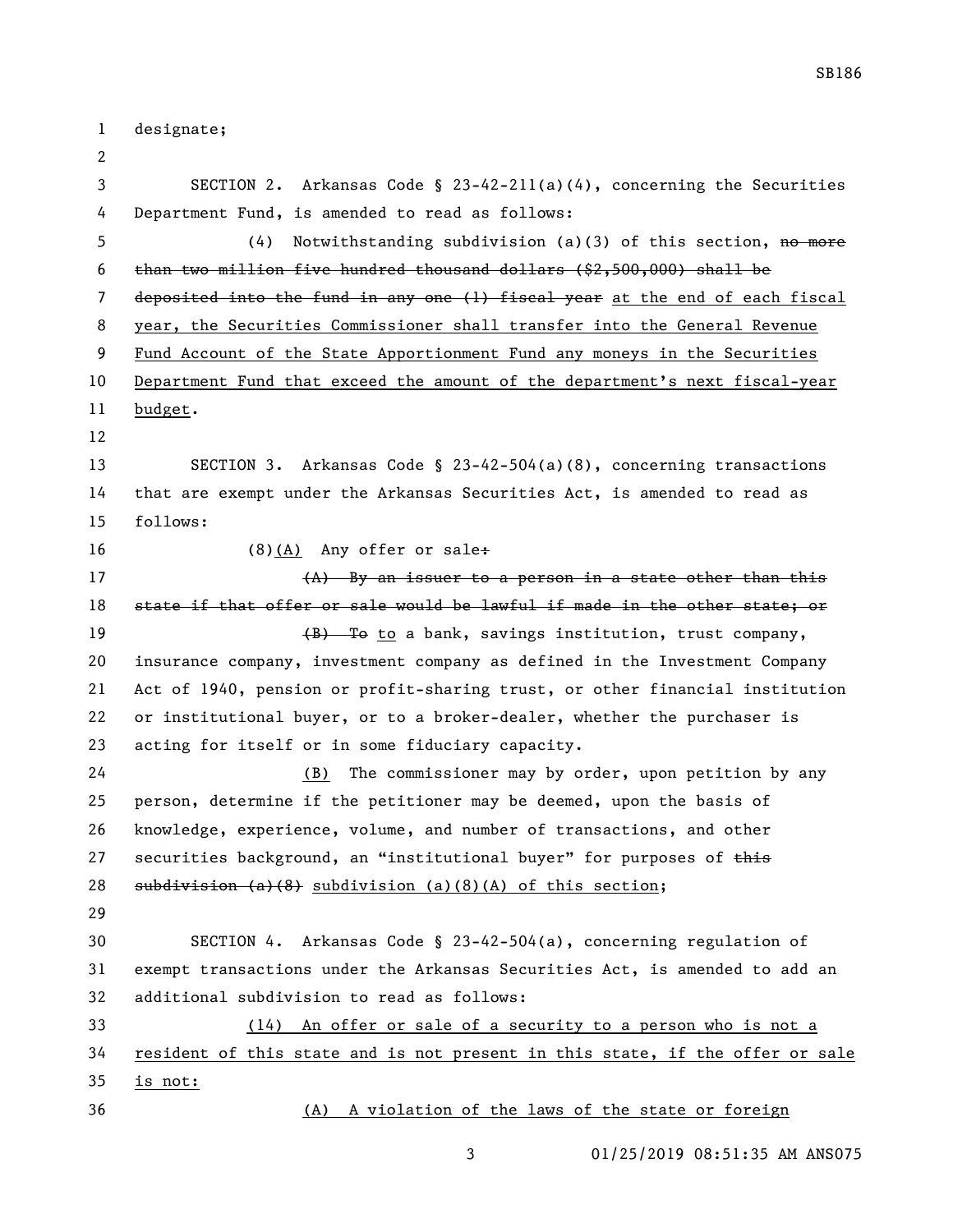| $\mathbf{1}$ | jurisdiction in which the offeree or purchaser is present; and                 |
|--------------|--------------------------------------------------------------------------------|
| 2            | Part of an unlawful plan or scheme to evade this<br>(B)                        |
| 3            | chapter.                                                                       |
| 4            |                                                                                |
| 5            | SECTION 5. Arkansas Code § 23-42-509(c)(3), concerning the duration of         |
| 6            | effectiveness of a notice filing for a covered securities offering, is         |
| 7            | amended to read as follows:                                                    |
| 8            | (3)(A) Unless an issuer conducts a continuous offering and files               |
| 9            | concurrent amendments as required by subdivision $(c)$ (2) of this section, an |
| 10           | offering under subdivision (c)(1) of this section is effective for twelve      |
| 11           | (12) months from the date of the filing A notice filing for a covered          |
| 12           | securities offering under subdivision (c)(1) of this section is effective for  |
| 13           | twelve (12) months from the date of the initial filing with the commissioner.  |
| 14           | (B) A notice filing for a covered securities offering                          |
| 15           | under subdivision (c)(1) of this section shall be renewed on or before the     |
| 16           | anniversary date of the initial notice filing, or the notice filing shall      |
| 17           | terminate.                                                                     |
| 18           | To renew a notice filing, an issuer of a covered<br>(C)                        |
| 19           | securities offering shall:                                                     |
| 20           | Submit the appropriate forms and documents as<br>(i)                           |
| 21           | filed with the United States Securities and Exchange Commission under the      |
| 22           | Securities Act of 1933, 15 U.S.C. § 77a et seq.; and                           |
| 23           | (ii) Pay a fee of one hundred dollars (\$100).                                 |
| 24           |                                                                                |
| 25           | SECTION 6. Arkansas Code § 23-42-509(c), concerning the filing                 |
| 26           | requirements for a covered securities offering, is amended to add an           |
| 27           | additional subdivision to read as follows:                                     |
| 28           | $(4)(A)$ If a notice filing required to be filed under subdivision             |
| 29           | (c)(1) of this section is completed by an issuer at least fifteen (15) days    |
| 30           | after, but within one (1) year of, the first sale of the covered securities    |
| 31           | in this state, then the issuer shall pay a late notice filing penalty of five  |
| 32           | hundred dollars (\$500).                                                       |
| 33           | (B) If a notice filing is filed more than one (1) year                         |
| 34           | after the first sale of the covered securities in this state, then the issuer  |
| 35           | shall pay a late notice filing penalty of one thousand dollars $(\$1,000)$ .   |
| 36           |                                                                                |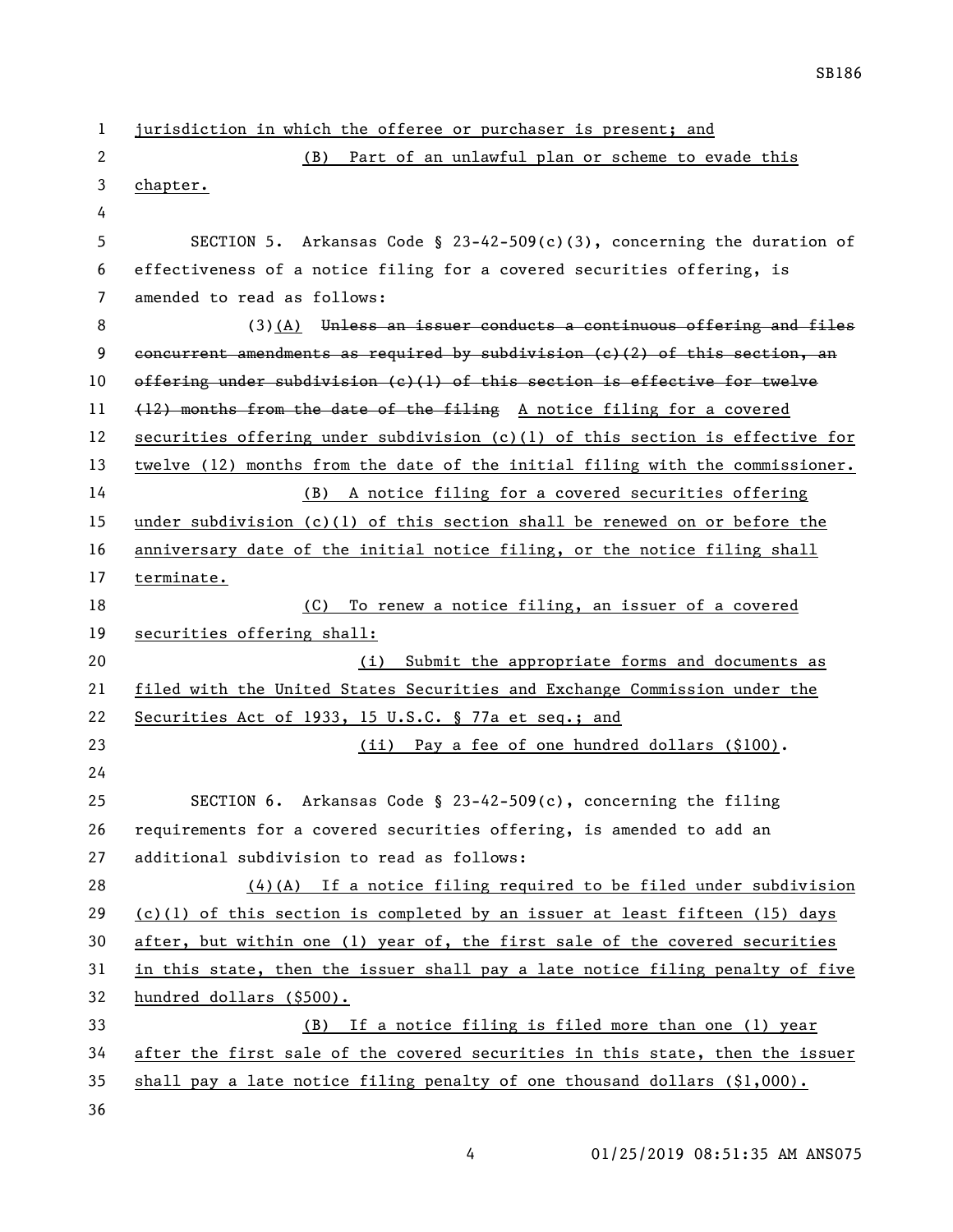SECTION 7. Arkansas Code § 23-42-509(d), concerning the filing requirements for a covered securities offering, is amended to read as follows: (d)(1) With respect to a covered security under section 18(b)(4)(C) of the Securities Act of 1933, 15 U.S.C. § 77r(b)(4)(C), if the issuer's principal place of business is located in this state or purchasers of fifty percent (50%) or greater of the aggregate amount of the offering are residents of this state, the commissioner may by rule or order require the issuer to:  $\left(1\right)$ (A) File concurrently with the commissioner the information required to be filed with the United States Securities and Exchange Commission under section 4A(b) of the Securities Act of 1933, 15 U.S.C. § 77d-1(b); and  $\left(\frac{2}{2}\right)$  Pay a fee of one hundred dollars (\$100). (2)(A) A notice filing for a covered securities offering under subdivision (d)(1) of this section is effective for twelve (12) months from the date of the initial filing with the commissioner. (B) A notice filing for a covered securities offering under subdivision (d)(1) of this section shall be renewed on or before the anniversary date of the initial notice filing or the notice filing shall terminate. (C) To renew a notice filing, an issuer of a covered securities offering shall: (i) Submit the appropriate forms and documents as filed with the United States Securities and Exchange Commission under the Securities Act of 1933, 15 U.S.C. § 77a et seq.; and (ii) Pay a fee of one hundred dollars (\$100). SECTION 8. Arkansas Code § 23-42-509(e), concerning the filing requirements for a covered securities offering, is amended to read as follows: (e)(1) Except as provided under subsection (c) or subsection (d) of this section, with respect to a covered security under section 18(b)(3) of the Securities Act of 1933, 15 U.S.C. § 77r(b)(3), as it existed on January  $\frac{1}{2017}$  January 1, 2019, or section 18(b)(4) of the Securities Act of 1933, 36 15 U.S.C. § 77 $r(b)(4)$ , as it existed on January 1, 2017 January 1, 2019, the

SB186